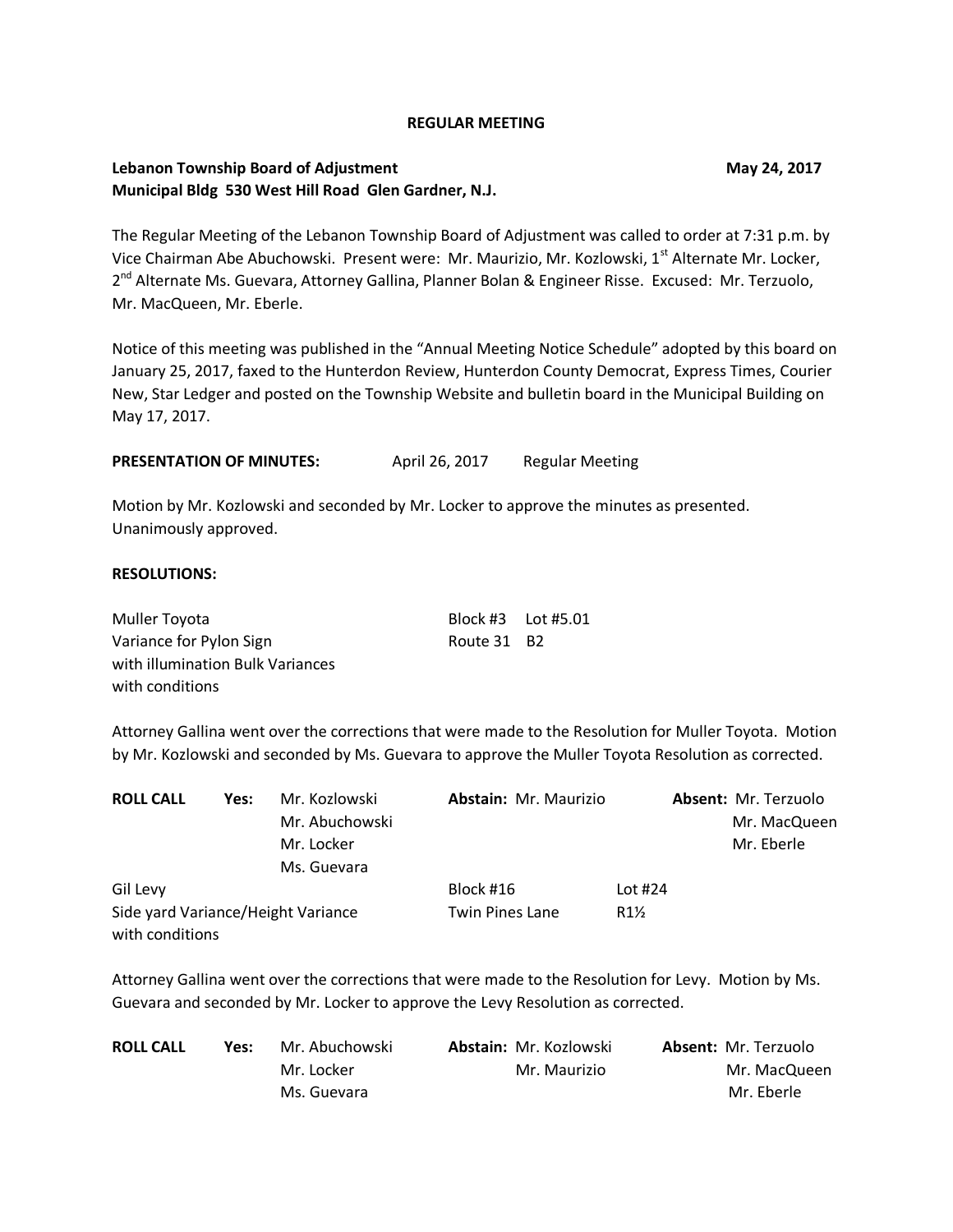# **Lebanon Township Board of Adjustment May 24, 2017 Page 2**

### **NEW BUSINESS:**

10 Black Forest Road Hamilton, N.J. 08691

Aqua NJ Block #26 Lot #34 Bunnvale Water System #1 Boulder Field Road R15

**PUBLIC HEARING "**d" Variance with Site Plan per N.J.S.A. 40:55D-70d(3) Per Essential Service Buildings Section 400-11B(5)

Attorney Mark Peck was present to represent the applicant Aqua NJ. Attorney Peck stated that the applicant is seeking a d Variance which needs five affirmative votes and that there are only five board members present this evening. Attorney Peck said this doesn't leave the applicant with a margin of error. Attorney Peck asked to be rescheduled in hopes of have more board members present. Ms. Glashoff offered June 28, 2017. This date was accepted by Attorney Peck and the board agreed.

At this time Attorney Gallina announced that all the notices are in order. The following items were marked into evidence: **A1**-Affadavit of Proof of Service, **A2**-Certified List of Property Owners & Utilities, **A3**-POD Slips, **A4**-Notice to Property Owners, **A5-**Notice in Newspaper, **A6**-Taxes Paid, **A7**-Ltr. from H.C. Soil Conservation District dated 9/22/2016, **A8**-Ltr. From H.C. Planning Board dated 12/28/2016. Attorney Gallina announced to the public that the application for Aqua NJ will be carried to the June 28, 2017 meeting at 7:30 p.m. No further notice will be given.

## **PRESENTATION OF BILLS:**

| Total:                    | \$2,034.50                                                             |
|---------------------------|------------------------------------------------------------------------|
| d. H.C. Planning & Zoning | \$ 30.00 - Luncheon/Seminar - G. Glashoff                              |
| c. Court Stenographer     | \$250.00 - Attend Board Meeting 5/24/2017                              |
|                           | \$395.50 - Attend ZBA Mtg 4/26/2017                                    |
|                           | \$43.50 - Review testimony, prepare for public hearing (Muller Toyota) |
|                           | \$188.50 - Review application, plans & corres. ZBA Atty (Aqua NJ)      |
|                           | (Gil Levy)                                                             |
| b. Michael Bolan, PP      | $$ 87.00$ – Review application, plans & ord. prepare comments          |
|                           | \$227.50 - Prepare Resolution (Muller Toyota)                          |
|                           | \$260.00 - Prepare Resolution (Gil Levy)                               |
|                           | \$195.00 - Review application/prepare letter (Aqua NJ)                 |
| a. John Gallina, Esq.     | \$357.50 - Attend Board Meeting 4/26/2017                              |